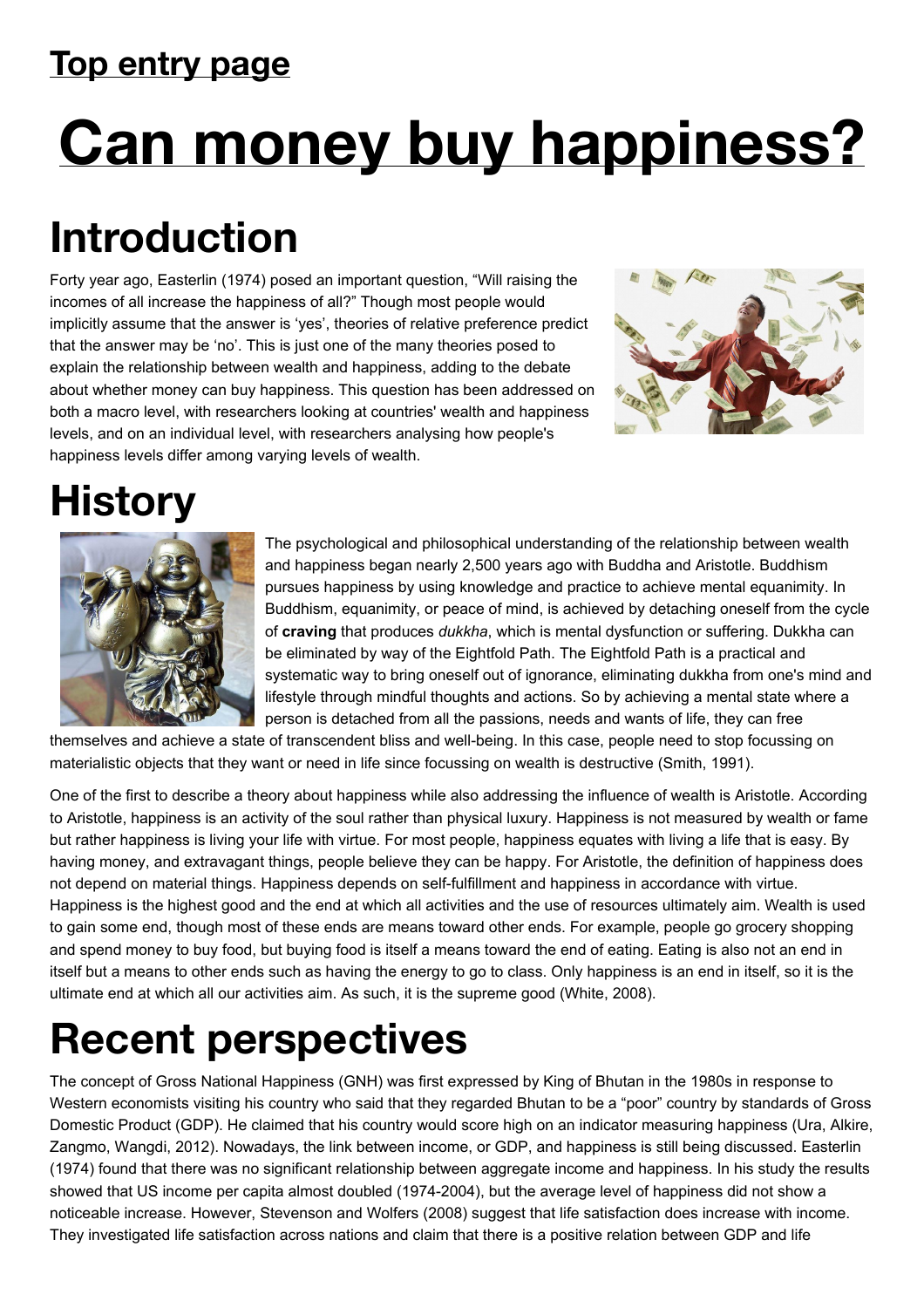satisfaction in developed countries.

How much money do you need to buy happiness? Switzerland, one of [the world's wealthiest countries, is voting on a guaranteed basic income](http://www.psmag.com/navigation/business-economics/much-money-need-happy-73181/) (http://www.psmag.com/navigation/business-economics/much-moneyneed-happy-73181/) for all legal residents, whether they work or not. Every Swiss citizen of legal age will receive \$33,000 a year, if this basic income proposal passes. The aim is to provide a financial safety net for the population. Enno Schmidt, who is a key supporter of universal basic income, claims that universal income would create more freedom for people to decide what they want to do in their lives (Chayka, 2014). Informing this proposition, Vox found that life satisfaction hits its "bliss



point" at GDP of \$33,000. These economists claim that life satisfaction does increase as the GDP metric rises, but that the increase after \$33,000 is negligible when compared to the increase before. Vox also measured satisfaction and income within Europe alone, to compensate for other variables between countries, and came out with the same surprising result: \$30,000-\$33,000 produced the happiness bliss point (Proto & Rustichini, 2014). In contrast, Kahneman and Deaton (2010) recently found that for Americans not \$33,000 but \$75,000 was the point above which money had little effect on happiness. Therefore, the question still remains: how much money do you need to buy happiness? It appears that the answer to this question is still up for debate.

## **Are wealthy countries happier? Macro effects of wealth on happiness**



The above map shows the gross domestic product (GDP) per capita in purchasing power parity of countries in 2011 (The World Bank, 2014). GDP is a widely used measure of a country's average standard of living. Although this is just one perspective on how to measure a country's wealth, it provides a good starting point for comparing different countries' average wealth with their average levels of happiness.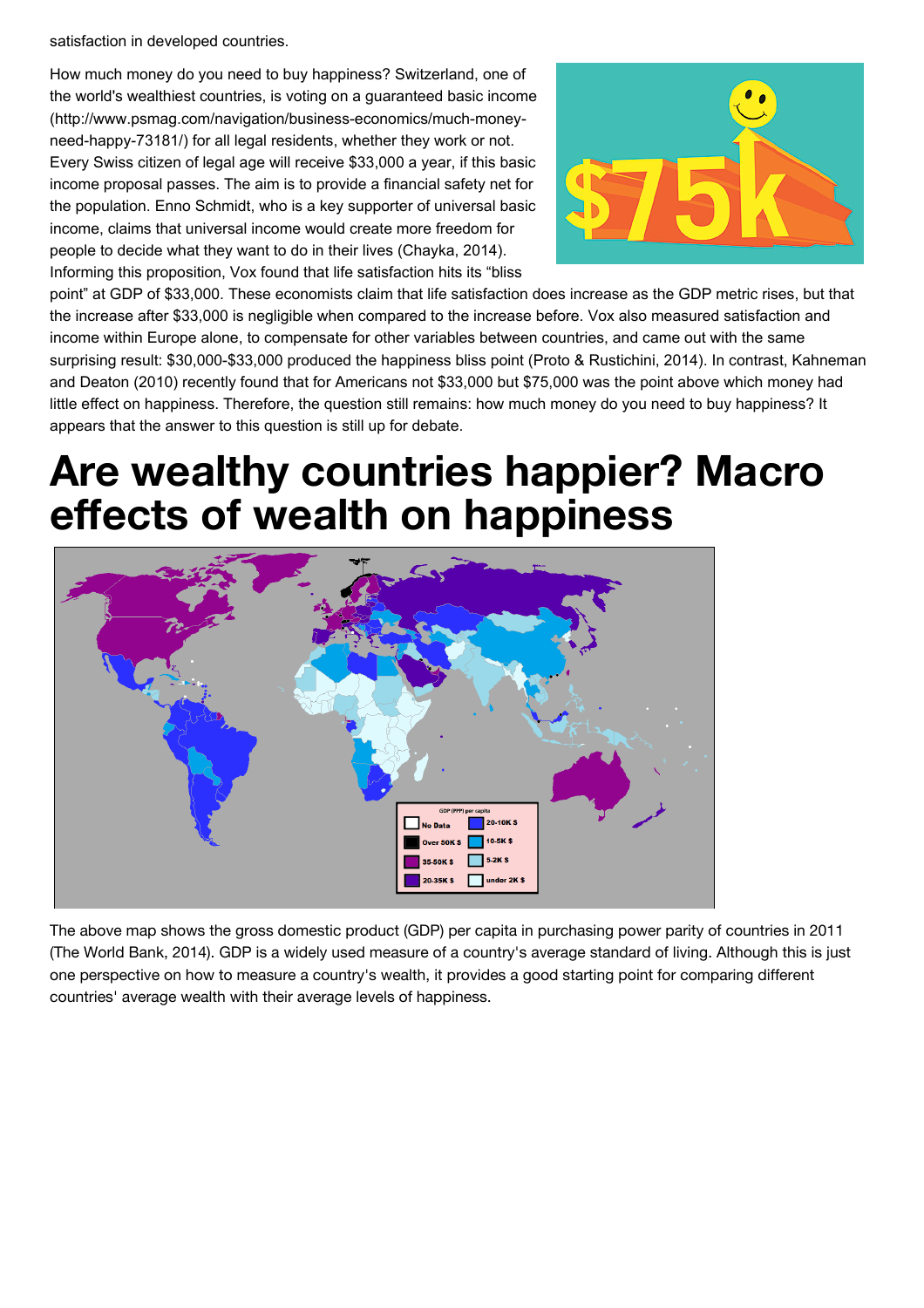

This map shows average national happiness rankings from 2010 to 2012 using reported emotional states and life satisfaction as measures of happiness (Helliwell, Layard, Sachs, 2013).

On the face of it, it would appear that money does buy happiness on a national level – the countries that rank the highest in terms of GDP are also the countries that rank highly in national happiness. However, on closer inspection researchers have found an array of contrasting findings.

In general, researchers have found mixed support for the association between wealth and happiness on an international level. Easterlin (1974) began a debate on this topic when he discovered that income and happiness were highly correlated within countries but not strongly correlated between countries. Easterlin (1974) also found evidence that as the wealth of a country increased, the happiness of its people did not increase. This phenomenon became known as the **Easterlin paradox**. Later research replicated Easterlin's research and found support for an international correlation between wealth and happiness when different measures of wealth were used (Hagerty & Veenhoven, 2003). As measures have evolved and theories developed, this relationship has been studied in a variety of different way, and the debate is still ongoing as to whether a nation's wealth increases national happiness (Easterlin, 2005; Stevenson & Wolfers, 2008; Easterlin, McVey, Switek, Sawangfa, Zweig, 2010). Four major theories have been put forward with regards to how a country's increased wealth generally affects happiness.

#### **Theories of the global effects of wealth on happiness**

The **needs-fulfillment** theory rests on Maslow's (1943) hierarchy of needs, claiming that money plays a large role in the acquisition of resources located at the bottom of the hierarchy (e.g. food, shelter) but less of a role in higher level resources (e.g. self-esteem, sense of achievement) (Sirgy, 1986; Arthaud-Day & Near, 2005). By this theory, an increase in wealth will have the greatest impact on the wellbeing of underdeveloped countries and the least impact on highly developed countries.

**Social comparison** theory argues that happiness is determined on a local level, with wealth affecting happiness only inasmuch as one's wealth separates one from the crowd (Hagerty, 2000). This theory is based on Festinger's (1954) social comparison theory which proposes that people evaluate themselves based on their comparison with others rather than by objective standards. This relates to Duesenberry's (1949) relative income hypothesis as well as the Easterlin paradox in stating that people will only respond to increases in wealth if their income increases relative to those around them. If Easterlin's (1974, 2005) findings are correct, they could be explained by social comparison theory in the sense that if the distribution of wealth remains the same within a country as the country becomes more wealthy, their citizens will not experience any increase in relative wealth and, by extension, happiness.

**Adaptation theory** proposes that changes in people's lives only affect them in the short-term, but in the long-term they return to a baseline level (Brickman & Campbell, 1971). In terms of wealth and its effects on happiness, adaptation theory holds that increases in wealth affect happiness in the short-term, but after a while people become used to their wealth and desire further wealth to make them happy. This was exemplified through lottery winners who experienced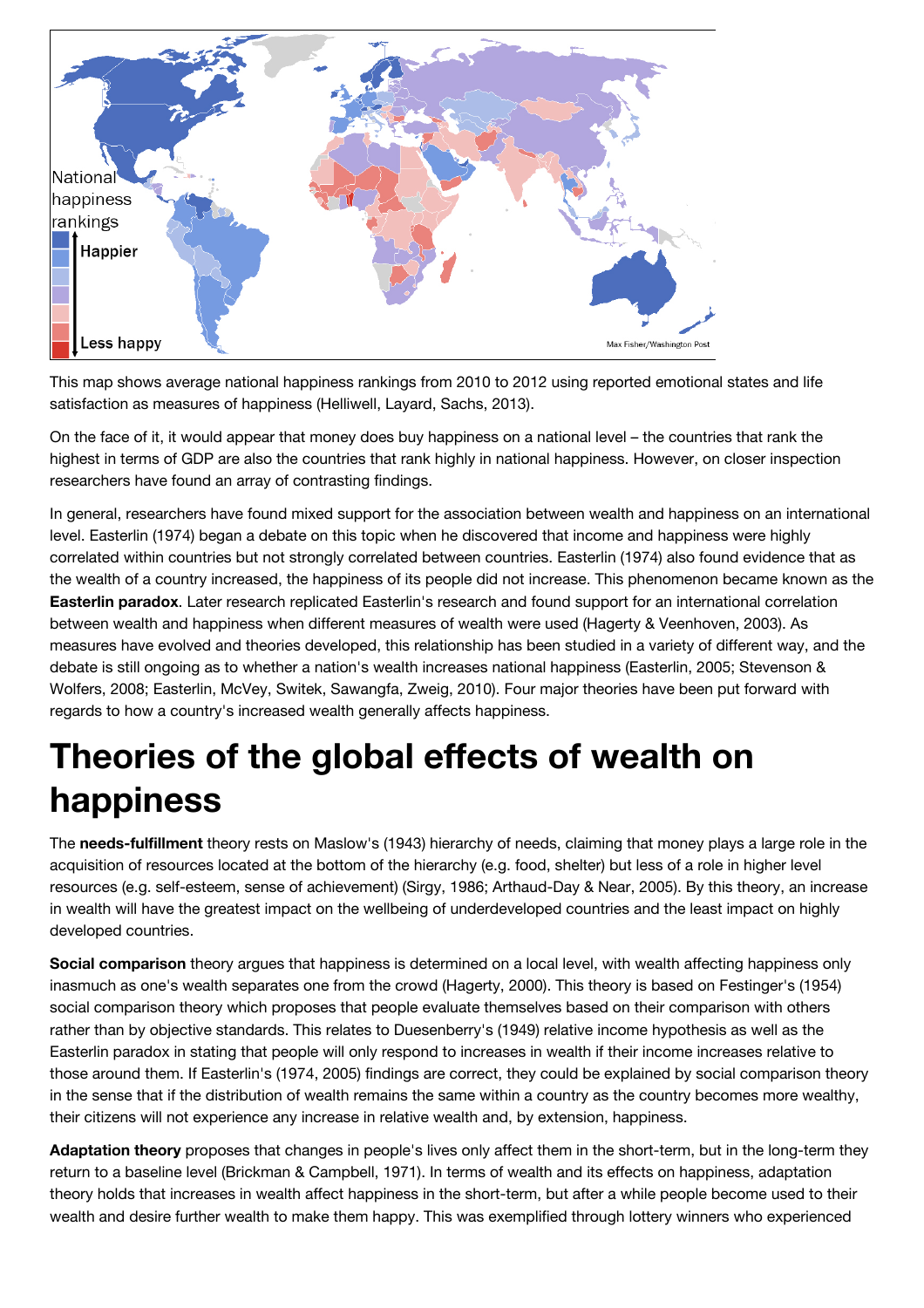high levels of happiness immediately after winning the lottery but later returned to a level of happiness on par with control participants (Brickman, Coates, Janoff-Bulman, 1978).

**Goal/gap** theory follows a similar line of thought to social comparison theory in that people do not judge their economic situation based on objective standards, but goal/gap theory posits that people judge their economic success and thus their life satisfaction and wellbeing on the basis of goal achievement. This is based on evidence that the gap between what a person wants and what they have is responsible for a large amount of the variance in happiness and life satisfaction (Michalos, 1985). This theory is particularly useful in that it brings in other variables that may have to do with what a person perceives themselves as capable or deserving of. On a global level, this theory delves beyond raw measures of wealth and investigates how people have reacted to changes in their financial situation.

Overall, there is mixed support for the previously mentioned theories. Much of the differences are due to the dispute surrounding what the best ways to measure wealth and happiness are. In a meta-analysis focussing on these four theories, Arthaud-Day and Near (2005) claim that each of these theories may explain a portion of the variability of happiness globally, and the effects proposed by these theories may be moderated by cultural and temporal variables, resulting in the current unclear picture of how wealth influences happiness on a global level.

#### **A case study**

A recent study addressed this topic by analysing a country renowned for its huge economic growth in recent years – China. **Brockmann, Delhey, Welzel and Yuan (2009)** found that despite a massive rise in the standard of living and average income and the decline of poverty, subjective wellbeing and life satisfaction declined in every income group. This finding contrasts even with the Easterlin paradox which would predict that wellbeing would remain the same rather than decline. This study is an interesting read and highlights the fact that the relationship between a country's wealth and wellbeing is not as straightforward as it would seem and is moderated by a range of different factors that may not even be



generalisable beyond the country studied or the specific rate and range of the economic change.

## **Wild uncritical claim**

Researchers suggests that there must be a link between money and happiness (Easterlin, 1974; Hagerty & Veenhoven, 2003; Stevenson & Wolfers, 2008; Easterlin, McVey, Switek, Sawangfa, Zweig, 2010). But is it possible to use the same measurement of happiness across different countries and cultures? Some people think happiness is the same for everyone. But could the mysteries of love, happiness, fulfillment, success, disappointment, heartache, failure, experience, random luck, environment, culture, gender, genes, and all the other myriad ingredients that make up a human life be reduced to one single measurement? Others think happiness differs among cultures, where people value different things in life as happiness. Does happiness differ among geographical location? Would people be able to buy happiness in the United States, but not in South Africa?

### **Are wealthy people happier? Micro effects of wealth on happiness Money as a buffer**

It is often said that money doesn't bring happiness and this statement is also reflected in early research (Campbell, Converse & Rodgers, 1976; Headey & Wearing, 1992). But it is not necessarily true, as there are numerous publications indicating that wealth does indeed go hand in hand with happiness or subjective well-being (SWB). For instance, the **homeostatic theory** of SWB suggests that there is an integrated psychological system comprising of internal (e.g., genetically set perceived control, self-esteem and optimism) and external (e.g., beliefs, attitudes) buffers. Money can affect this system through the external buffer, for instance, when a person experiences a financial boost, which generates more positive attitudes. Also, higher income stabilizes the SWB by protecting a person from adverse circumstances. However, there is a 'ceiling' beyond which money can no longer influence a person's subjective well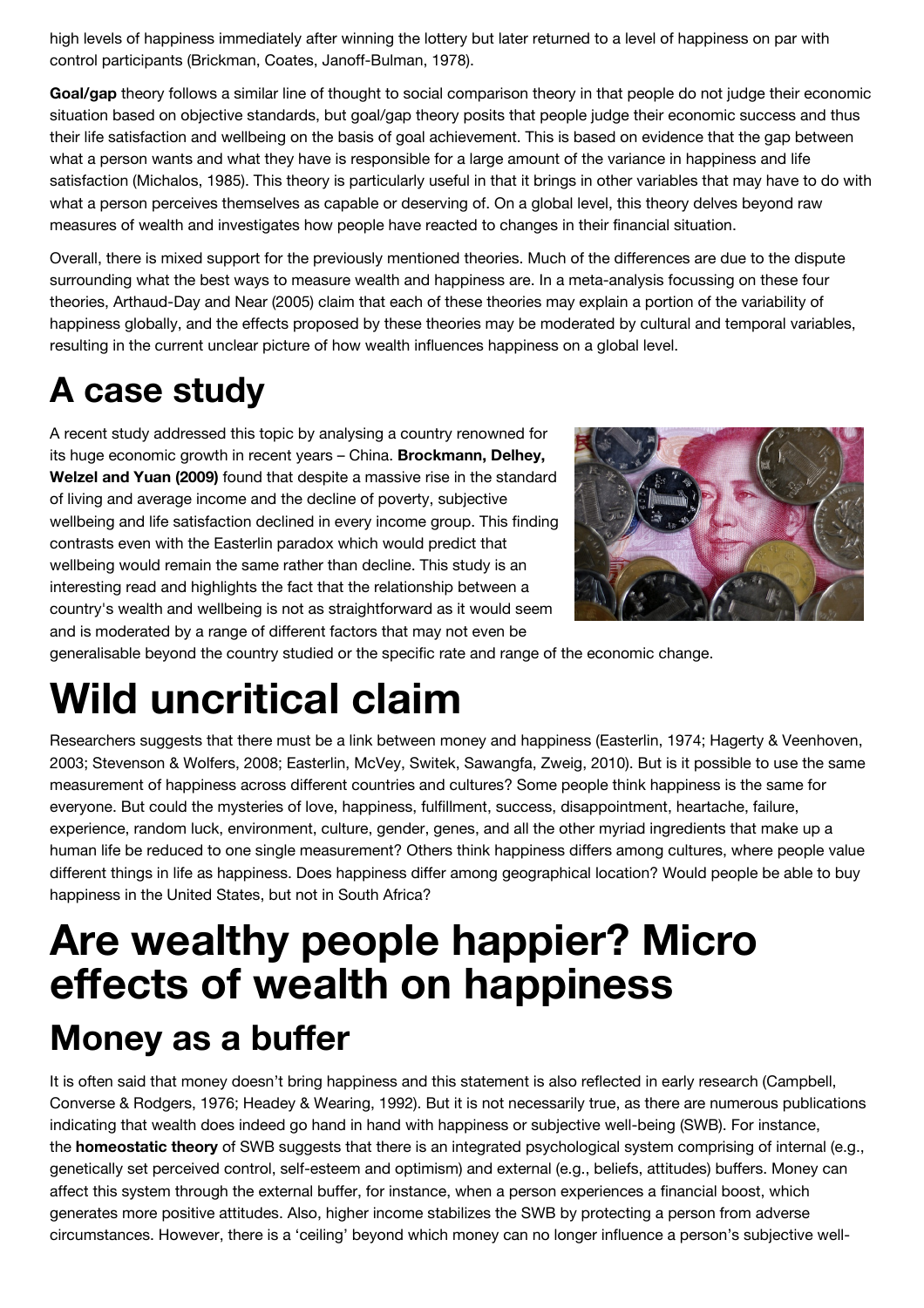being (Cummins, 2000).

To illustrate the buffer effect of wealth Smith and colleagues (2005) conducted an experiment testing how money affected happiness after the onset of disability. The findings showed that wealth buffered individuals' well-being against the negative affect. However, this effect was temporary as in 2 years most of the disabled individuals with lower income reached normal levels of happiness. This shows that although money cannot really buy happiness, it does help when a person's personal circumstances become adverse.

#### **Wealth and sadness**

The research on sadness and buying suggests that self-focus mediates this relationship. For instance, in an experiment participants watched a positive or a negative clip and afterwards could purchase a common commodity (Cryder et al, 2008). Those who were assigned to a 'sad' group offered as much as 3 times higher price for a product than those in the 'happy' group. It is thought that when we are sad we tend to devalue ourselves and this affects the buying behaviours. {So, when you are sad, think twice before going shopping, because you might spend more than you expect in the attempt to make yourself feel better :D }



Materialistic pursuits are also associated with sadness. Dunn and colleagues (2010) explored the psychological and biological effects of our every day financial decisions. In an economic game, participants had a choice to donate varying

amounts of money to others and the remaining sum was left for themselves. Those who made more stingy decisions had less positive affect and felt shame. In turn this produced higher levels of stress hormone cortisol. This interesting study indicates that materialistic attitudes affect our psychological as well as physical well-being.

Money also inhibits the ability to savor positive experiences (Quoidbach et al, 2010). Self-reports show that when individuals are exposed to thoughts concerning wealth, they experience negative emotions that override emotional benefits connected to money matters. This **experience-stretching hypothesis** was also confirmed by objective measures of savoring. This included measuring time participants spent enjoying a piece of chocolate. Interestingly, those who were reminded about money spent less time savoring their snack. Therefore, money is inherently associated with negative thoughts, which also impacts our behaviours.

#### **Happiness and ways of spending**

It seems that sometimes it is the way we spend money rather than how fat our wallets are is what causes us to feel happy or sad. Research shows that thinking of and actually spending money to acquire life experiences rather than materialistic commodities makes people feel happier (Van Boven, 2005). There are 3 reasons explaining this. First, experiences improve in time, because we tend to preserve positive memories. Second, experiences evade social comparisons, because they are harder to quantify. Lastly, experiences are often shared with others and so they have higher social value than material possessions.

Similarly, Aknin and colleagues (2013) suggest that **prosocial spending** – spending money on others – has a consistent and universal effect of making us feel happy. Participants from Uganda and Canada, two culturally and economically very different countries felt a psychological reward higher subjective well-being. Partly, it is because altruistic behavior makes us generally feel better about ourselves. But prosocial spending also strengthens social relationships and social integration correlates with happiness (Herrero & Gracia, 2011).

## **Practical exercise**

Money and happiness are two intertwined concepts and they have practical value as well. A Social Psychologist Elizabeth Dunn and Michael Norton, a Professor at Harvard Business School, have recently published a book "Happy Money: The Science of Smarter Spending." It's a fun and evidence-based read suggesting practical advice how money can bring happiness. The authors set forth **5 key principles**, which elaborate on previously mentioned points.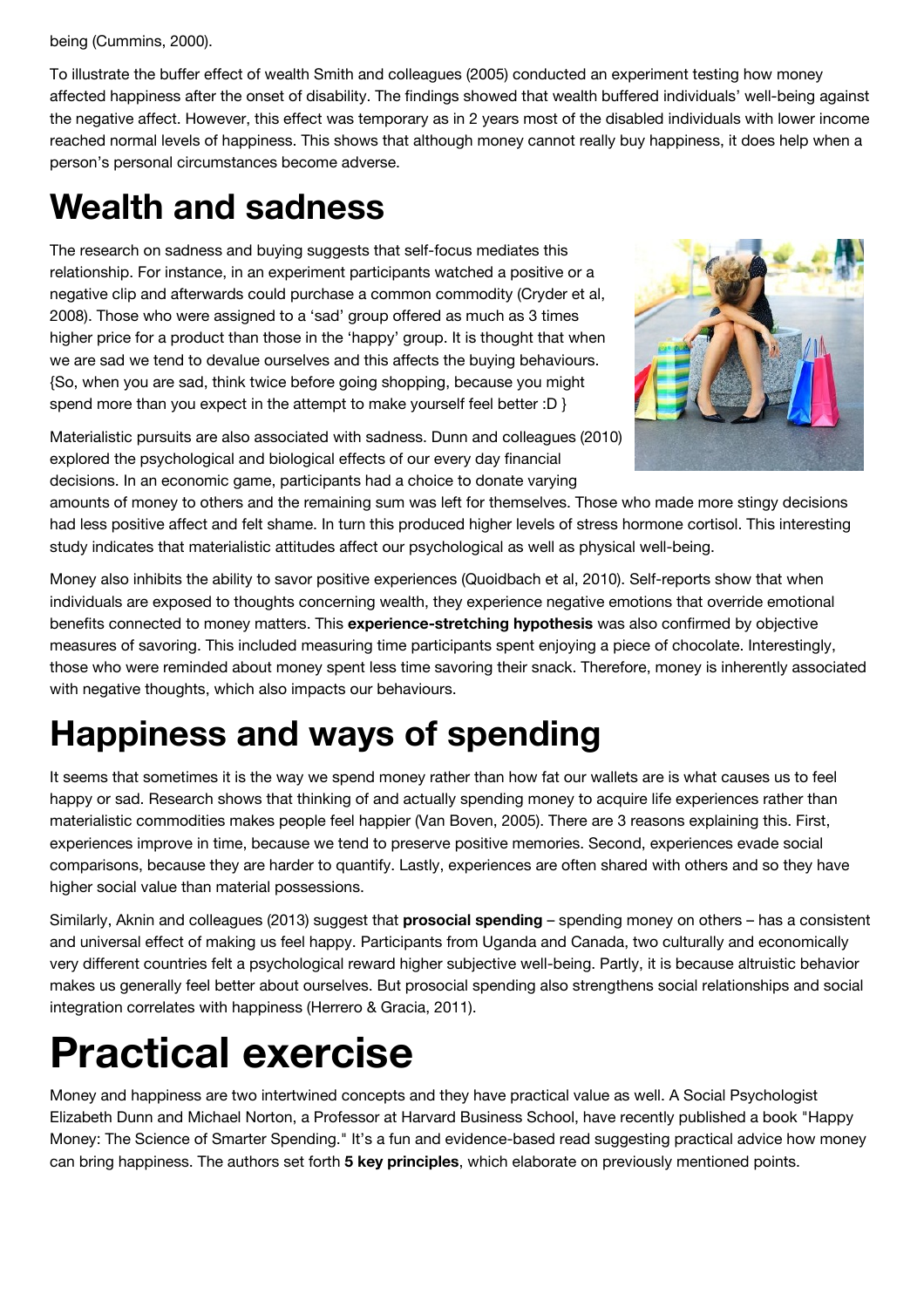1. Buy experiences. Instead of buying a new watch, camera or a dream car try spending that money on a dream vacation, for instance.

2. Make it a treat. The authors say that "Abundance […] is the enemy of appreciation". People generally like surprises because when the timing is right, they help us break out from our daily routines. This brings spontaneity and a little bit of unpredictability which stimulates our brain. So try to use your money to purchase a gift for someone or allow yourself to buy that little something you just saw and for some reason you really really want it. Better yet, try **NOT** buying something that you purchase on daily basis, such as coffee. After a few days, you'll appreciate your coffee more than ever.

3. Buy time. Sometimes just having a day off can make a big difference and money can literally buy us time. Spend it on items or services that will save you time. So instead of cleaning your home during the weekend, pay someone to do it for you and use this time to ride a bike or to be with your family, friends, dog, fish or whatever it is that makes you happy.



4. Pay now, consume later. It seems that paying for something that we can enjoy later brings that extra bit of happiness. When we book a holiday in advance, we delay the 'consumption' which gives us time to anticipate it, put our imagination to work and at the same time to plan the experience and maybe save some money (which is a bonus on its own!).

5. Invest in others. Buy something for another person. It will make you happy seeing how this other person appreciates the attention and thought. (See **prosocial spending**).

Watch this video to see Michael Norton explain these principles himself.

Overall, money plays a big role in our lives and it's OK to want to have money and it's more than OK to think about money. However, the important thing to remember is **HOW** you spend it. The principles of money spending are suggested in the way that they could be applied together rather than independently. So according to the authors, the key thing is to try and apply as many of the above points as you can in ways that suit you.

*Quick advice*: for the next few days try to keep track of where your money and how much of it is spent. But instead of lumping it to usual categories of food, rent etc put them into the 5 categories as outlined above. Hopefully this will contribute to your and others' well-being.

Happy spending!

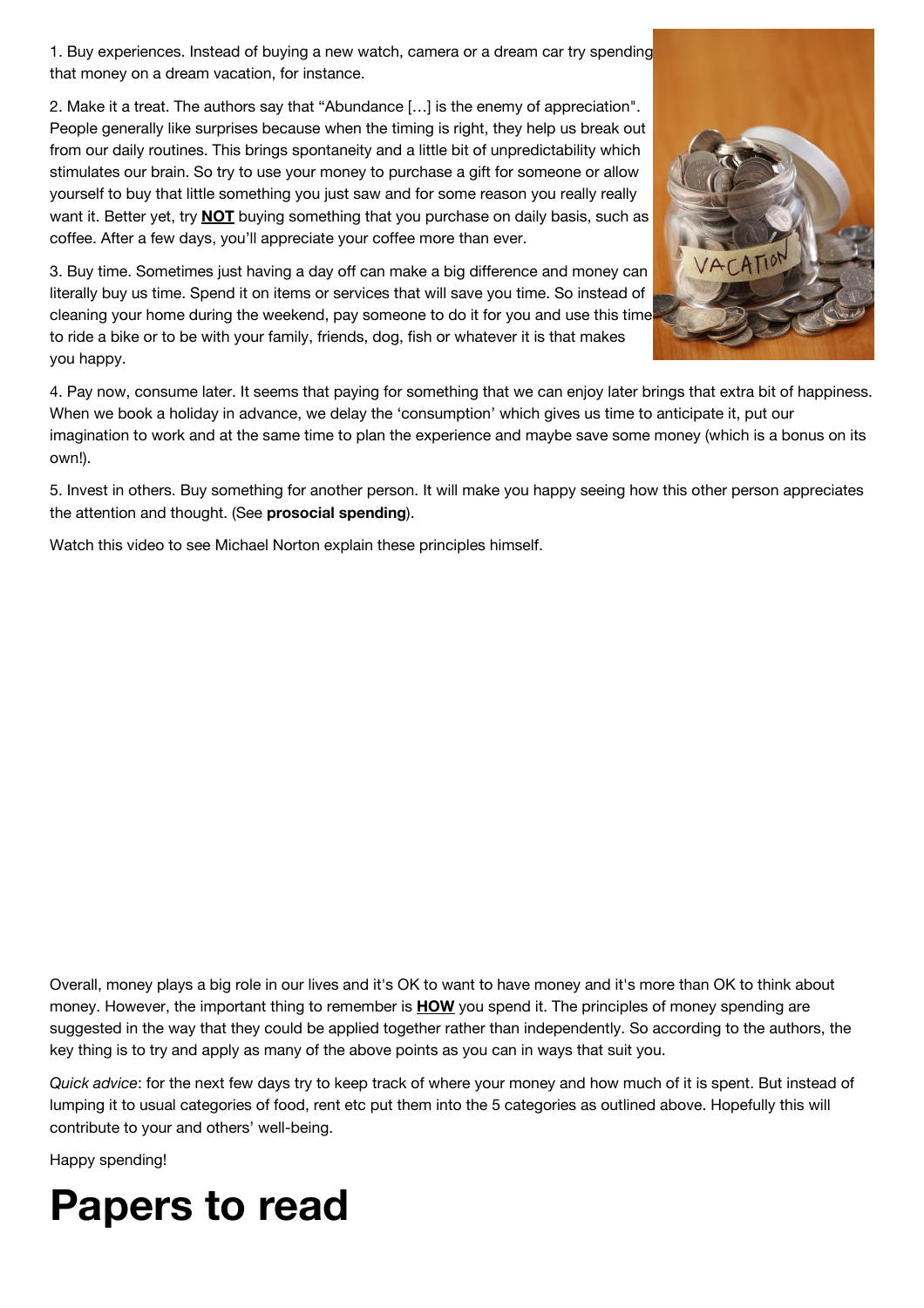Our strongest recommendation in terms of practical advice would be to read the book *Happy Money: The Science of Smarter Spending* (http://books.google.co.uk/books?

[id=DSWylrWYrYgC&printsec=frontcover&dq=happy+money:+the+science+of+smarter+spending&hl=en&sa=X&ei=XCgDU](http://books.google.co.uk/books?id=DSWylrWYrYgC&printsec=frontcover&dq=happy+money:+the+science+of+smarter+spending&hl=en&sa=X&ei=XCgDU-rGNfKY0QXP6YHYBg&ved=0CC8Q6AEwAA#v=onepage&q&f=false)rGNfKY0QXP6YHYBg&ved=0CC8Q6AEwAA#v=onepage&q&f=false) by Dunn and Norton. However, the book is not available in the University library, so the 2nd recommendation is **Aknin et al (2013)** [\(http://psycnet.apa.org/doi/10.1037/a0031578\) and their exploration of](http://psycnet.apa.org/doi/10.1037/a0031578) *prosocial spending* or **Dunn et al (2010)**

[\(http://hpq.sagepub.com/content/15/4/627.short\) who elaborate on the effects](http://hpq.sagepub.com/content/15/4/627.short) *stinginess* has on our well-being.

For further reading about the effects of money on happiness on a global level, we recommend **Arthaud-Day and Near (2005)** [\(http://link.springer.com/article/10.1007%2Fs11205-004-6397-8\) for an overview of theories and recent](http://link.springer.com/article/10.1007%2Fs11205-004-6397-8) evidence. If you're looking to better understand the complicated mixture of factors involved in the relationship between money and happiness, **Brockmann et al. (2009**[\) \(http://link.springer.com/article/10.1007%2Fs10902-008-9095-4\)](http://link.springer.com/article/10.1007%2Fs10902-008-9095-4) covers this well in their analysis of the effects of money on happiness within modern China.

## **Conclusions**

All in all, can money buy happiness? The answer appears to be 'yes' and 'no'. On an individual level, if spent the right way, money certainly *can* bring happiness to its owner through a variety of mechanisms such as increasing prosociality or inhibiting negative affect (Aknin et al., 2013; Smith et al., 2005). However, wealth can also lower its possessor's happiness in other ways such as by interfering with a wealthy person's savoring ability (Quoidbach et al., 2010). Globally, it is still unclear *how* money affects national levels of happiness, but the relationship is not typically as straightforward as 'more money = more happiness'. The relationship between money and happiness on a national level is affected by a variety of factors including a country's baseline wealth, the change in economic inequality, the time period across which the change is being studied, people's expectations and self-appraisals, and the culture and time period in which the change is taking place, to name few (Arthaud-Day & Near, 2005; Brockmann et al., 2009). So in total, money definitely *influences* happiness, but the specific way in which happiness is influenced depends on a vast range of factors.

## **References**

Aknin, L.B., Barrington-Leigh, C.P., Dunn, E.W., Helliwell, J.F., Biswas-Diener, R., Kemeza, I., Nyende, P., Ashton-James, C., Norton, M.I. (2013). Prosocial spending and well-being: Cross-cultural evidence for a psychological universal. *Journal of Personality and Social Psychology 104* (4), 635-652.

Arthaud-Day, M.L., Near, J.P. (2005). The wealth of nations and the happiness of nations: Why "accounting" matters. *Social Indicators Research 74*, 511-548.

Brickman, P., Campbell, D. (1971). Hedonic relativism and planning the good society. In M.H. Apley (Ed.), *Adaptation-Level Theory: A Symposium* (pp. 287-302). New York, NY: Academic Press.

Brickman, P., Coates, D., Janoff-Bulman, R. (1978). Lottery winners and accident victims: Is happiness relative? *Journal of Personality and Social Psychology 36* (8), 917-927.

Brockmann, H., Delhey, J., Welzel, C., Yuan, H. (2009). The China puzzle: Falling happiness in a rising economy. *Journal of Happiness Studies 10* (4), 387-405.

Campbell, A., Converse, P. E., Rodgers, W. L. (1976). *The Quality of American Life: Perceptions, Evaluations, and Satisfactions* (Vol. 3508). New York, NY: Russell Sage Foundation.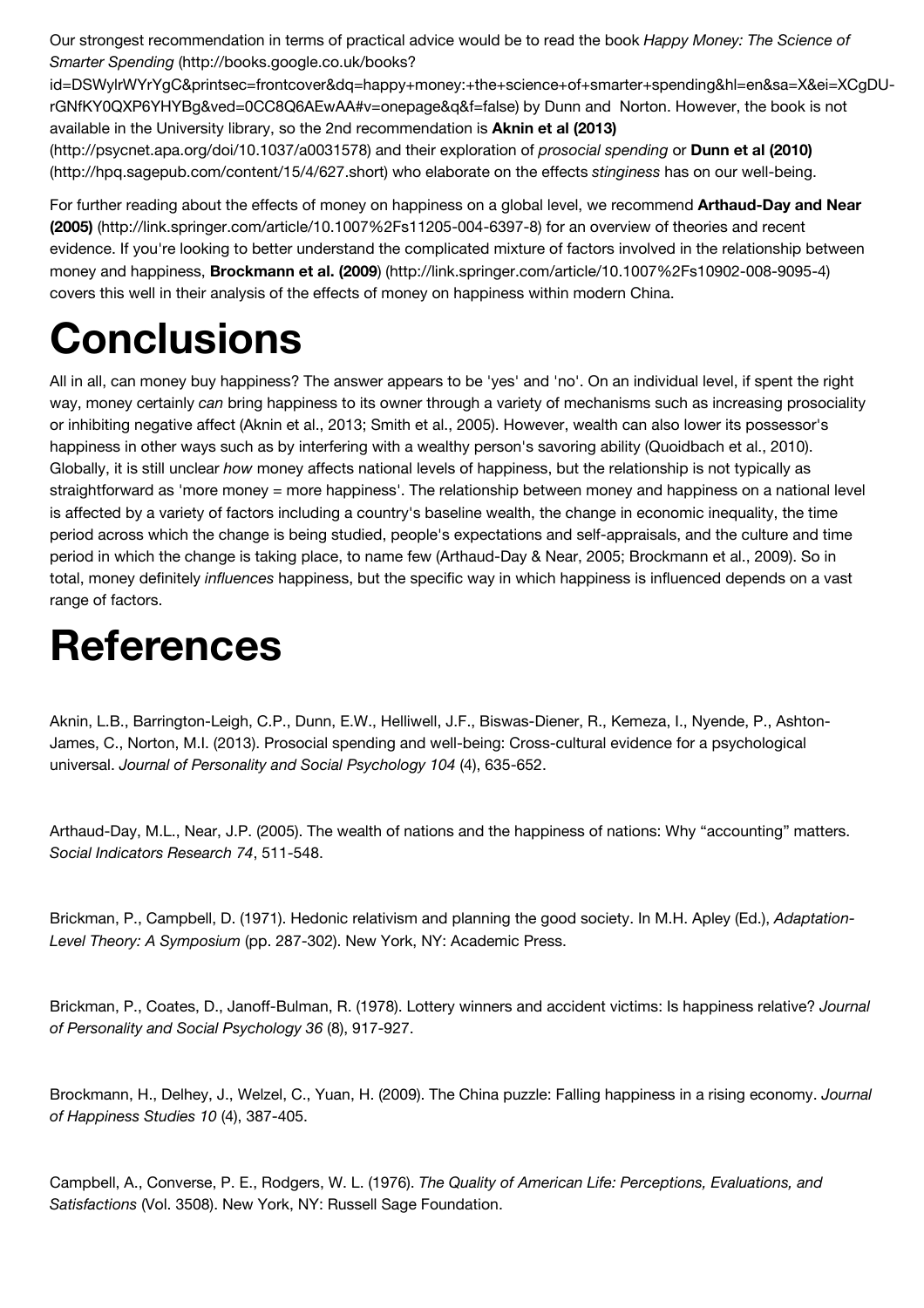Chayka, K. (2014 January 22). How much money do you need to be happy? *Pacific Standard.* Retrieved from http://www.psmag.com/navigation/business-economics/much-money-need-happy-73181/. [\(http://www.psmag.com/navigation/business-economics/much-money-need-happy-73181/.\)](http://www.psmag.com/navigation/business-economics/much-money-need-happy-73181/)

Cryder, C.E., Lerner, J.S., Gross, J.J., Dahl, R.E. (2008). Misery is not Miserly: Sad and Self-Focused Individuals Spend More. *Psychological Science 19* (6), 525-530.

Cummins, R.A. (2000). Personal income and subjective well-being: a review. *Journal of Happiness Studies 1*, 133–158.

Duesenberry, J.S. (1949). *Income, Saving and the Theory of Consumer Behaviour.* Cambridge, MA: Harvard University Press.

Dunn, E.W., Ashton- James, C.E., Hanson, M.D., Aknin, L.B. (2010). On the costs of self-interested economic behavior: How does stinginess get under the skin? *Journal of Health Psychology 15* (4), 627–633.

Dunn, E.W., Norton, M. (2013). *Happy Money: The Science of Smarter Spending.* New York, NY: Simon & Schuster.

Easterlin, R.A. (1974). Does economic growth improve the human lot? Some empirical evidence. In M. Abramovitz, P.A. David, M.W. Reder (Eds.), *Nations and Households in Economic Growth* (pp. 89-125). Waltham, MA: Academic Press.

Easterlin, R. A. (1995). "Will Raising the Incomes of All Increase the Happiness of All?" *Journal of Economic Behavior and Organization27,* 35–47.

Easterlin, R.A. (2005). Feeding the illusion of growth and happiness: A reply to Hagerty and Veenhoven. *Social Indicators Research 74* (3), 429-443.

Easterlin, R.A., McVey, L.A., Switek, M., Sawangfa, O., Zweig, J.S. (2010). The happiness-income paradox revisited. *Proceedings of the National Academy of Sciences 107* (52), 22463-22468.

Festinger, L. (1954). A theory of social comparison processes. *Human Relations 7* (2), 117-140.

Hagerty, M.R. (2000). Social comparisons of income in one's community: Evidence from national surveys of income and happiness. *Journal of Personality and Social Psychology 78* (4), 764-771.

Hagerty, M.R., Veenhoven, R. (2003). Wealth and happiness revisited – growing national income *does* go with greater happiness. *Social Indicators Research 64*, 1-27.

Headey, B., Wearing, A. J. (1992). *Understanding happiness: A theory of subjective well-being*. London, UK: Longman Cheshire.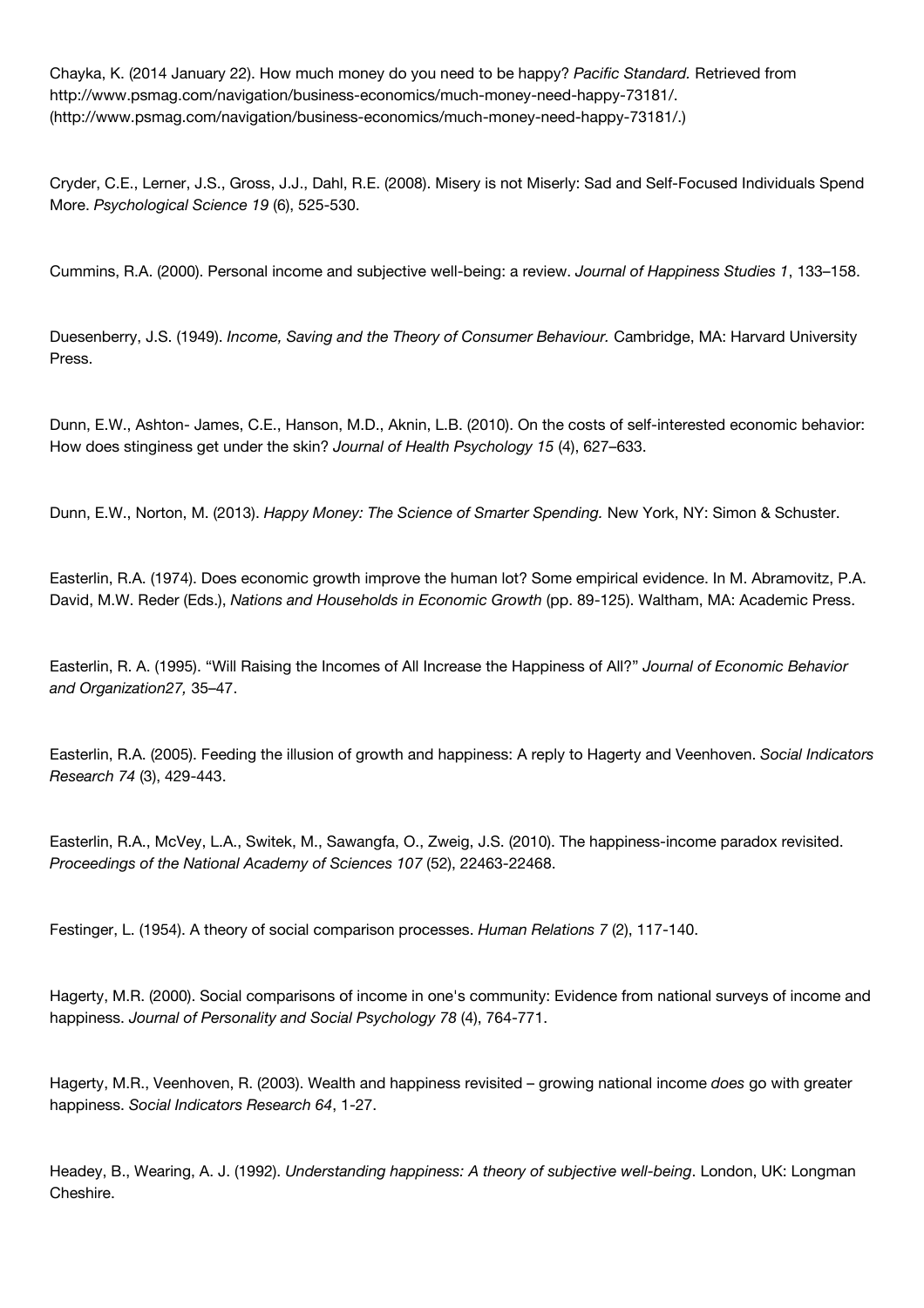Helliwell, J.F., Layard, R., Sachs, J. (Eds.). (2013). *World Happiness Report 2013*. New York: UN Sustainable Development Solutions Network.

Herrero, J., Gracia, E. (2011). Covariates of subjective well-being among Latin American immigrants in Spain: the role of social integration in the community. *Journal of Community Psychology 39* (7), 761–775.

Kahneman, D., Deaton, A. (2010). High income improves evaluation of life but not emotional well-being. *Proceedings of the National Academy of Sciences of the United States of America 107* (38), 16489-16493.

Maslow, A.H. (1943). A theory of human motivation. *Psychological Review 50*, 370-396.

Michalos, A.C. (1985). Multiple discrepancies theory (MDT). *Social Indicators Research 16* (4), 347-413.

Proto, E. Rustichini, A. (2013). A reassessment of the relationship between GDP and life satisfaction. *PLoS ONE 8* (11).

Proto, E., Rustichini, A. (2014 January 11). GDP and life satisfaction: New evidence. *Vox*. Retrieved from http://www.voxeu.org/article/gdp-and-life-satisfaction-new-evidence#.UtJNbd8rp\_4.twitter. [\(http://www.voxeu.org/article/gdp-and-life-satisfaction-new-evidence#.UtJNbd8rp\\_4.twitter.\)](http://www.voxeu.org/article/gdp-and-life-satisfaction-new-evidence#.UtJNbd8rp_4.twitter.)

Quoidbach, J., Dunn, E.W.,. Petrides, K.V., Mikolajczak, M. (2010). Money giveth, money taketh away: The dual effect of wealth on happiness. *Psychological Science 21* (6), 759-763.

Sirgy, M.J. (1986). A quality-of-life theory derived from Maslow's developmental perspective: 'Quality' is related to progressive satisfaction of a hierarchy of needs, lower order and higher. *American Journal of Economics and Sociology 45* (3), 329-342.

Smith, H. (1991). *The World's Religions.* New York, NY: HarperCollins, Inc.

Smith, D.M., Langa, K.M., Kabeto, M.U., Ubel, P.A. (2005). Health, Wealth, and Happiness Financial Resources Buffer Subjective Well-Being After the Onset of a Disability. *Psychological Science 16* (9), 663-666.

Stevenson, B., Wolfers, J. (2008). Economic growth and subjective well-being: Reassessing the Easterlin Paradox. *Brookings Papers on Economic Activity*, 1-87.

The World Bank (2014). *GDP per capita, PPP (current international \$)* [Data File]*.* Retrieved from (http://data.worldbank.org/indicator/NY.GDP.PCAP.PP.CD/countries/1W? order=wbapi data value 2011%20wbapi data value%20wbapi data value[last&sort=desc&display=default\)http://data.worldbank.org/indicator/NY.GDP.P](http://data.worldbank.org/indicator/NY.GDP.PCAP.PP.CD/countries/1W?order=wbapi_data_value_2011%20wbapi_data_value%20wbapi_data_value-last&sort=desc&display=default)CAP.PP.CD/countries/1W? order=wbapi\_data\_value\_2011%20wbapi\_data\_value%20wbapi\_data\_value-last&sort=desc&display=default (http://data.worldbank.org/indicator/NY.GDP.PCAP.PP.CD/countries/1W? [order=wbapi\\_data\\_value\\_2011%20wbapi\\_data\\_value%20wbapi\\_data\\_value-last&sort=desc&display=default\).](http://data.worldbank.org/indicator/NY.GDP.PCAP.PP.CD/countries/1W?order=wbapi_data_value_2011%20wbapi_data_value%20wbapi_data_value-last&sort=desc&display=default)